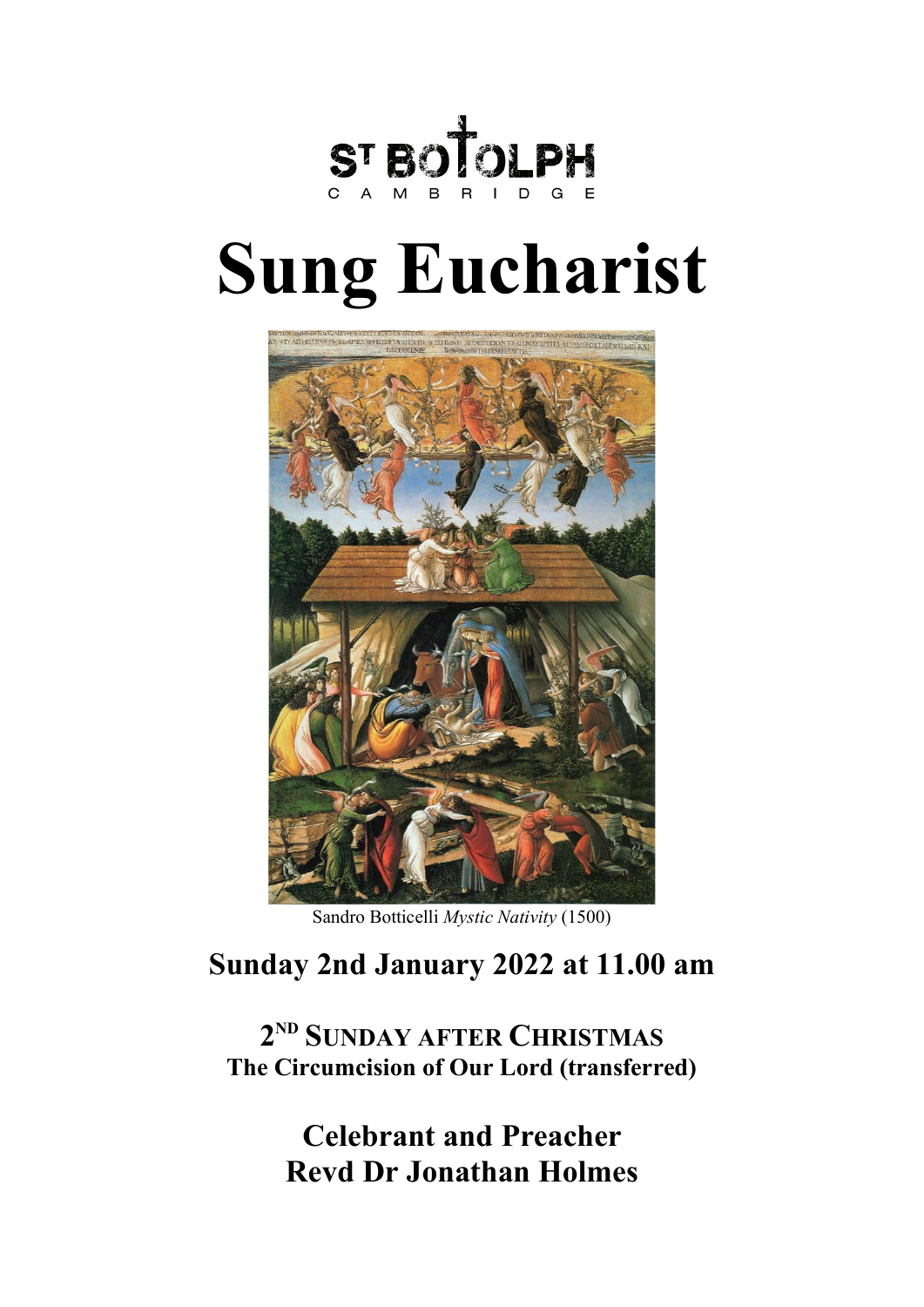# *¶ Please stand*

# **WELCOME**

# *THE INTROIT PROPER*

INTO us a Child is born; unto us a Son is given: and the government shall be upon his shoulder; and his Name shall be called, Angel of mighty Counsel. Ps. O sing unto the Lord a new song: for he hath done Name shall be called, Angel of mighty Counsel. *Ps.* O sing unto the Lord a new song: for he hath done marvellous things. Glory be to the Father and to the Son and to the Holy Ghost. As it was in the beginning, is now and ever shall be; world without end. Amen. Unto us a child is born...

# *¶ Please kneel or sit*

# *THE LORD'S PRAYER*

OUR Father, which art in heaven, hallowed be thy name; thy kingdom come; thy will be done; in earth as it is in heaven. Give us this day our daily bread. And forgive us our trespasses, as we forgive them **As it is in heaven.** Give us this day our daily bread. And forgive us our trespasses, as we forgive them that trespass against us. And lead us not into temptation; but deliver us from evil. **Amen.**

# *THE COLLECT FOR PURITY*

# LMIGHTY God,

**unto whom all hearts be open, all desires known, and from whom no secrets are hid; Cleanse the thoughts of our hearts by the inspiration of thy Holy Spirit, that we may perfectly love thee, and worthily magnify thy holy Name; through Christ our Lord**. **Amen.**  A

# *THE SUMMARY OF THE LAW*

UR Lord Jesus Christ said: Hear, O Israel, The Lord our God is one Lord; and thou shalt love the Lord thy OUR Lord Jesus Christ said: Hear, O Israel, The Lord our God is one Lord; and thou shalt love the Lord thy God with all thy heart, and with all thy soul, and with all thy mind, and with all thy strength. This is the first commandment. And the second is like, namely this: Thou shalt love thy neighbour as thyself. There is none other commandment greater than these. On these two commandments hang all the Law and the Prophets.

#### **Lord have mercy upon us and write all these thy laws in our hearts, we beseech thee.**

Let us pray.

# *THE COLLECT FOR THE SOVEREIGN*

LMIGHTY God, whose kingdom is everlasting, and power infinite: Have mercy upon the whole Church; and so rule the heart of thy chosen servant ELIZABETH, our Queen and Governor, that she (knowing whose minister she is) may above all things seek thy honour and glory: and that we, and all her subjects (duly considering whose authority she hath) may faithfully serve, honour, and humbly obey her, in thee, and for thee, according to thy blessed Word and ordinance; through Jesus Christ our Lord, who with thee and the Holy Ghost liveth and reigneth, ever one God, world without end. **Amen.** A

# *THE COLLECT OF THE DAY*

LMIGHTY God, who madest thy blessed Son to be circumcised, and obedient to the law for man; Grant ALMIGHTY God, who madest thy blessed Son to be circumcised, and obedient to the law for man; Grant Lus the true circumcision of the Spirit; that, our hearts, and all our members, being mortified from all worldly and carnal lusts, we may in all things obey thy blessed will; through the same thy Son Jesus Christ our Lord. Amen.

# *¶ Please sit*

*THE EPISTLE (read by David Berry)*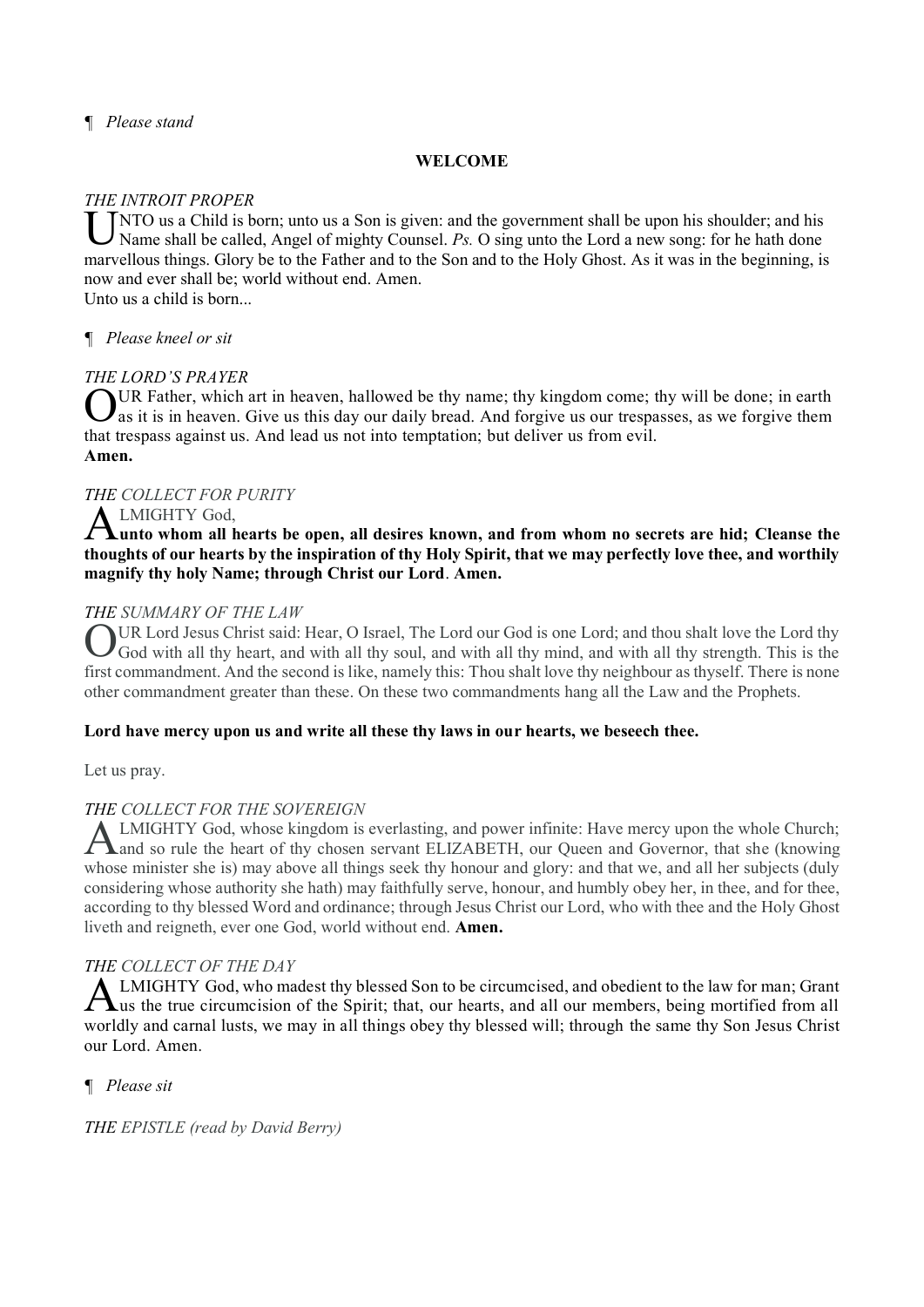*The Epistle is written in the fourth chapter of the letter of St Paul to the Romans, beginning at the eighth verse.*

LESSED is the man to whom the Lord will not impute sin. Cometh this blessedness then upon the BLESSED is the man to whom the Lord will not impute sin. Cometh this blessedness then upon the circumcision only, or upon the uncircumcision also? For we say, that faith was reckoned to Abraham for righteousness. How was it then reckoned? when he was in circumcision, or in uncircumcision? Not in circumcision, but in uncircumcision. And he received the sign of circumcision, a seal of the righteousness of the faith which he had yet being uncircumcised; that he might be the father of all them that believe, though they be not circumcised; that righteousness might be imputed unto them also: And the father of circumcision to them who are not of the circumcision only, but also walk in the steps of that faith of our father Abraham, which he had being yet uncircumcised. For the promise, that he should be the heir of the world, was not to Abraham, or to his seed, through the law, but through the righteousness of faith. For if they which are of the law be heirs, faith is made void, and the promise made of none effect.

*Here endeth the Epistle.*

# *¶ Please stand*

# **Gradual Hymn NEH 48** *Bethlehem of noblest cities*

# *THE GOSPEL*

*The Holy Gospel is written in the second chapter of the Gospel according to St Luke, beginning at the fifteenth verse.*

# **Glory be to thee, O Lord.**

ND it came to pass, as the angels were gone away from them into heaven, the shepherds said one to another, Let us now go even unto Bethlehem, and see this thing which is come to pass, which the Lord hath made known unto us. And they came with haste, and found Mary and Joseph, and the babe lying in a manger. And when they had seen it, they made known abroad the saying which was told them concerning this child. And all they that heard it wondered at those things which were told them by the shepherds. But Mary kept all these things, and pondered them in her heart. And the shepherds returned, glorifying and praising God for all the things that they had heard and seen, as it was told unto them. And when eight days were accomplished for the circumcising of the child, his name was called Jesus, which was so named of the angel before he was conceived in the womb. A

#### **Praise be to thee, O Christ.**

#### *¶ Please remain standing*

# *THE NICENE CREED (Merbecke)*

BELIEVE in one God the Father Almighty, Maker of heaven and earth, And of all things visible and **INSTREME CRIME CRIME** (MORSCON)<br>
INCREDUCE in one God the Father Almighty, Maker of heaven and earth, And of all things visible and<br>
Invisible: And in one Lord Jesus Christ, the only-begotten Son of God, Begotten of his F worlds, God of God, Light of Light, Very God of very God, Begotten, not made, Being of one substance with the Father, By whom all things were made: Who for us men and for our salvation came down from heaven, And was incarnate by the Holy Ghost of the Virgin Mary, And was made man, And was crucified also for us under Pontius Pilate. He suffered and was buried, And the third day he rose again according to the Scriptures, And ascended into heaven, And sitteth on the right hand of the Father. And he shall come again with glory to judge both the quick and the dead: Whose kingdom shall have no end. And I believe in the Holy Ghost, The Lord and giver of life, Who proceedeth from the Father and the Son, Who with the Father and the Son together is worshipped and glorified, Who spake by the Prophets. And I believe one Catholick and Apostolick Church. I acknowledge one Baptism for the remission of sins. And I look for the Resurrection of the dead, And the life of the world to come. Amen.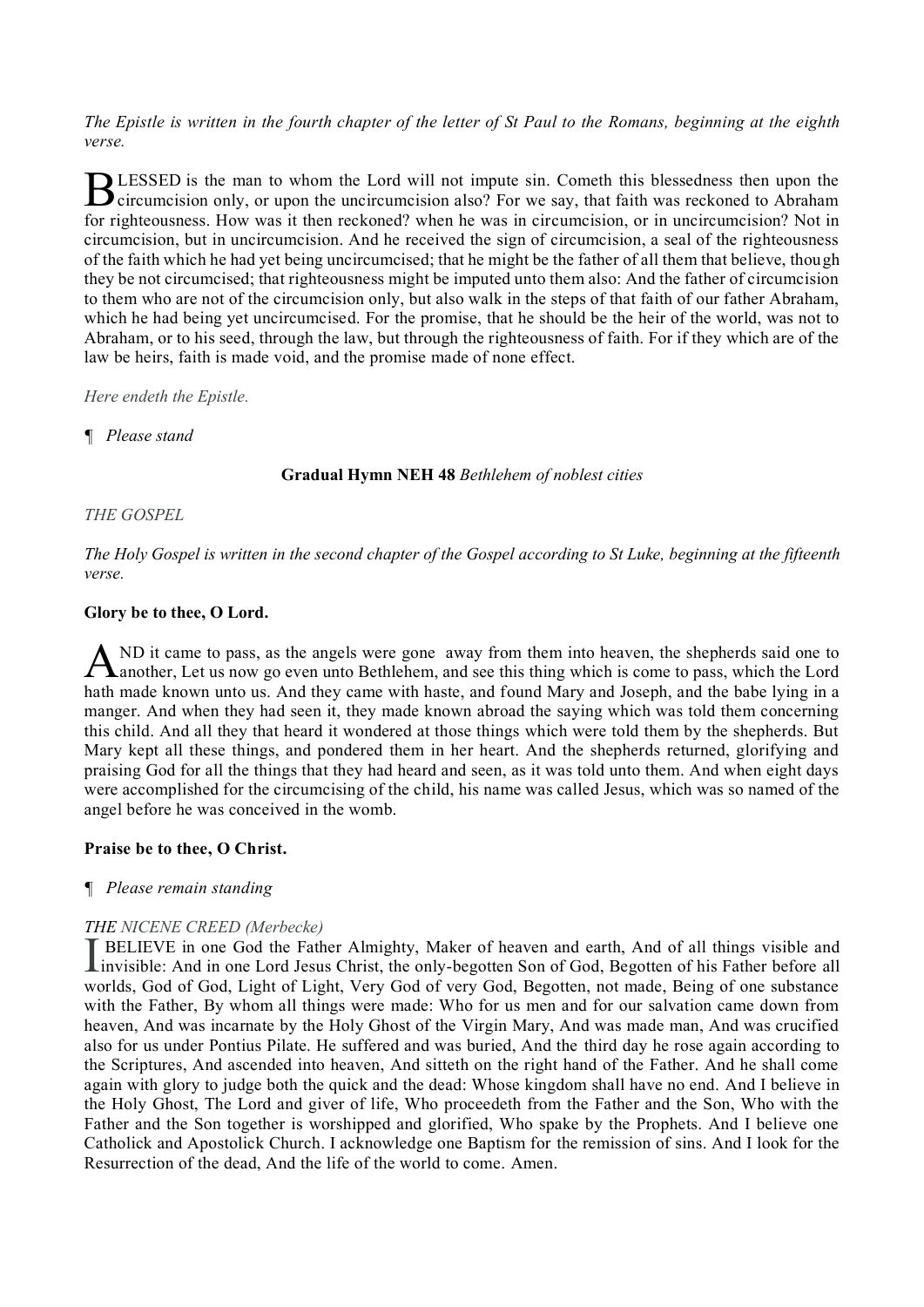*¶ Please sit*

#### THE SERMON

*¶ Please stand*

#### **Offertory Hymn NEH 47** *As with gladness men of old*

#### *¶ Please kneel or sit*

#### *THE INTENTIONS*

#### . . . Let us pray for the whole state of Christ's Church militant here on earth:

#### *THE PRAYER FOR THE CHURCH MILITANT*

LMIGHTY and ever living God, who by thy holy Apostle hast taught us to make prayers, and supplications, and to give thanks for all men; We humbly beseech thee most mercifully to accept our oblations, and to receive these our prayers, which we offer unto thy Divine Majesty; beseeching thee to inspire continually the Universal Church with the spirit of truth, unity, and concord: And grant that all they that do confess thy holy Name may agree in the truth of thy holy Word, and live in unity and godly love. A

We beseech thee also to save and defend all Christian kings, princes and governors; and specially thy servant Elizabeth our Queen; that under her we may be godly and quietly governed: and grant unto her whole council, and to all that are put in authority under her, that they may truly and indifferently minister justice, to the punishment of wickedness and vice, and to the maintenance of thy true religion, and virtue.

Give grace, O heavenly Father, to all Bishops and Curates, that they may, both by their life and doctrine, set forth thy true and lively Word, and rightly and duly administer thy holy Sacraments.

And to all thy People give thy heavenly grace; and especially to this congregation here present; that, with meek heart and due reverence, they may hear, and receive thy holy Word; truly serving thee in holiness and righteousness all the days of their life.

And we most humbly beseech thee, of thy goodness, O Lord, to comfort and succour all them who, in this transitory life, are in trouble, sorrow, need, sickness, or any other adversity. And we also bless thy holy Name for all thy servants departed this life in thy faith and fear; beseeching thee to give us grace so to follow their good examples, that with them we may be partakers of thy heavenly kingdom. Grant this, O Father, for Jesus Christ's sake, our only Mediator and Advocate. **Amen.** 

#### *THE INVITATION TO CONFESSION*

E that do truly and earnestly repent you of your sins, and are in love and charity with your neighbours, and The final final to truly and earnestly repent you of your sins, and are in love and charity with your neighbours, and intend to lead a new life, following the commandments of God, and walking from henceforth in his holy ways; Draw near with faith, and take this holy Sacrament to your comfort; and make your humble confession to Almighty God, meekly kneeling upon your knees.

#### *THE CONFESSION*

#### LMIGHTY God,

**Father of our Lord Jesus Christ, Maker of all things, Judge of all men; We acknowledge and bewail**  A**our manifold sins and wickedness, Which we, from time to time, most grievously have committed, By thought, word, and deed, Against thy Divine Majesty, Provoking most justly thy wrath and indignation against us. We do earnestly repent, And are heartily sorry for these our misdoings; The remembrance of them is grievous unto us; The burden of them is intolerable. Have mercy upon us, Have mercy upon us, most merciful Father; For thy Son our Lord Jesus Christ's sake, Forgive us all that is past; And grant that we may ever hereafter Serve and please thee In newness of life, To the honour and glory of thy Name; Through Jesus Christ our Lord. Amen.**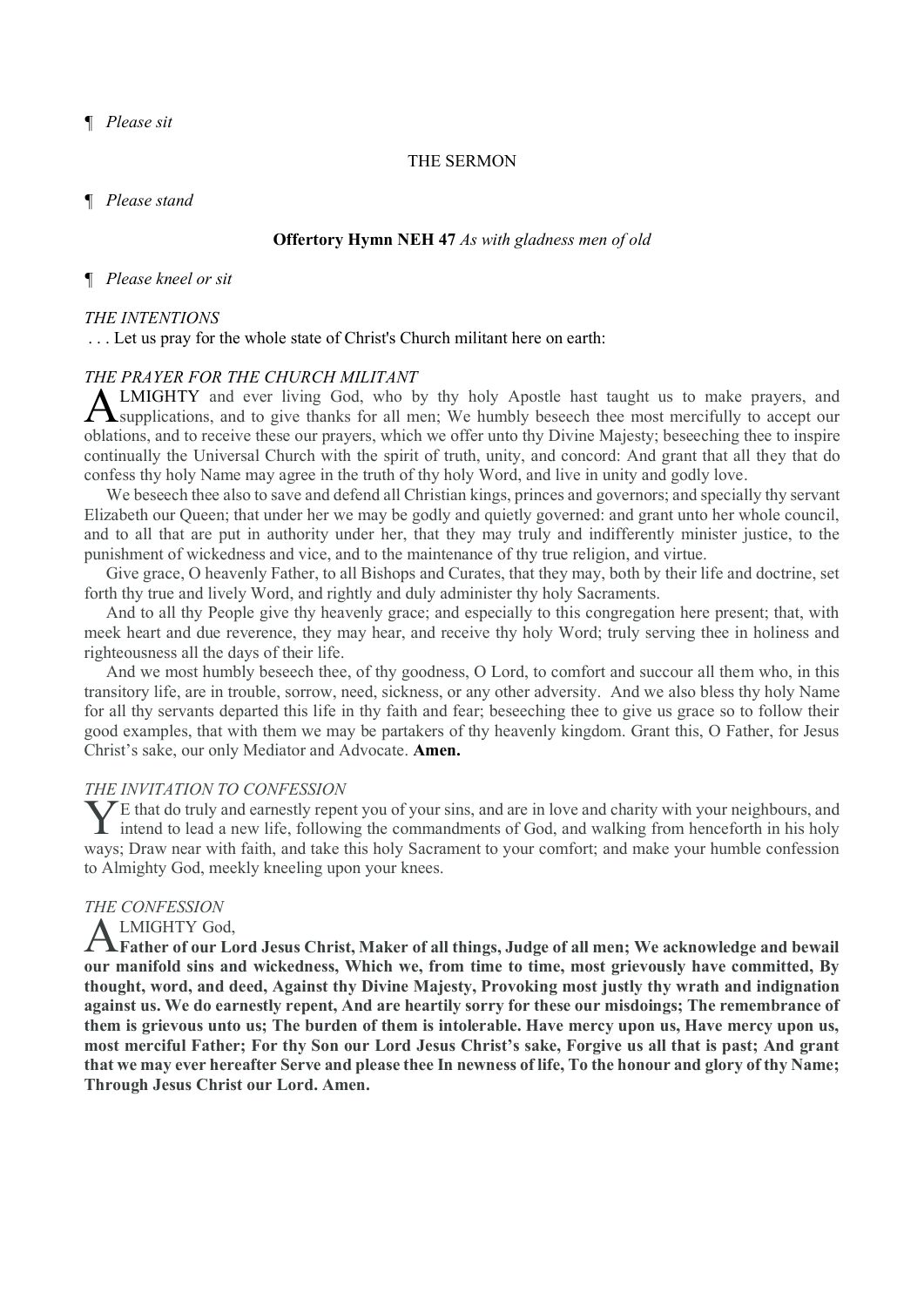# *THE ABSOLUTION*

LMIGHTY God, our heavenly Father, who of his great mercy hath promised forgiveness of sins to all ALMIGHTY God, our heavenly Father, who of his great mercy hath promised forgiveness of sins to all them that with hearty repentance and true faith turn unto him; Have mercy upon you; + pardon and deliver you from all your sins; confirm and strengthen you in all goodness; and bring you to life eternal; through Jesus Christ our Lord. **Amen**.

# *THE COMFORTABLE WORDS*

EAR what comfortable words our Saviour Christ saith unto all that truly turn to him: *Come unto me all*  **that travail and are heavy laden, and I will refresh you.**<br>Heavy laden, and I will refresh you.

*So God loved the world, that he gave his only-begotten Son, to the end that all that believe in him should not perish, but have everlasting life.*

Hear also what Saint Paul saith: *This is a true saying, and worthy of all men to be received, that Christ Jesus came into the world to save sinners.*

Hear also what Saint John saith: *If any man sin, we have an Advocate with the Father, Jesus Christ the righteous; and he is the propitiation for our sins.*

# *¶ Please stand*

# *THE SURSUM CORDA*

THE Lord be with you. **And with thy spirit.** Lift up your hearts. **We lift them up unto the Lord.** Let us give thanks unto our Lord God. **It is meet and right so to do.** 

It is very meet, right, and our bounden duty, that we should at all times, and in all places, give thanks unto thee, O Lord, Holy Father, Almighty, Everlasting God. Therefore with Angels and Archangels, and with all the company of heaven, we laud and magnify thy glorious Name; evermore praising thee, and singing:

#### *SANCTUS & BENEDICTUS (Bottazzo)*

OLY, holy, holy, Lord God of hosts, heaven and earth are full of thy glory: Glory be to thee, O Lord most High. + Blessed is he that cometh in the name of the Lord. Hosanna in the highest.

*¶ Please sit*

#### *THE PRAYER OF HUMBLE ACCESS*

W<sup>E</sup> do not presume **to come to this thy Table, O merciful Lord, trusting in our own righteousness, but in thy manifold and great mercies. We are not worthy so much as to gather up the crumbs under thy Table. But thou art the same Lord, whose property is always to have mercy: Grant us therefore, gracious Lord, so to eat the flesh of thy dear Son Jesus Christ, and to drink his blood, that our sinful bodies may be made clean by his body, and our souls washed through his most precious blood, and that we may evermore dwell in him, and he in us. Amen.**

#### *THE PRAYER OF CONSECRATION*

LMIGHTY God, our heavenly Father, who of thy tender mercy, didst give thine only Son Jesus Christ to **ALMIGHTY God, our heavenly Father, who of thy tender mercy, didst give thine only Son Jesus Christ to Suffer death upon the Cross for our redemption; who made there (by his one oblation of himself once** offered) a full, perfect, and sufficient sacrifice, oblation, and satisfaction, for the sins of the whole world; and did institute, and in his holy Gospel command us to continue, a perpetual memory of that his precious death, until his coming again: Hear us, O merciful Father, we most humbly beseech thee; and grant that by the power of the Holy Spirit, we receiving these thy creatures of bread and wine, according to thy Son our Saviour Jesus Christ's holy institution, in remembrance of his death and passion, may be partakers of his most blessed + Body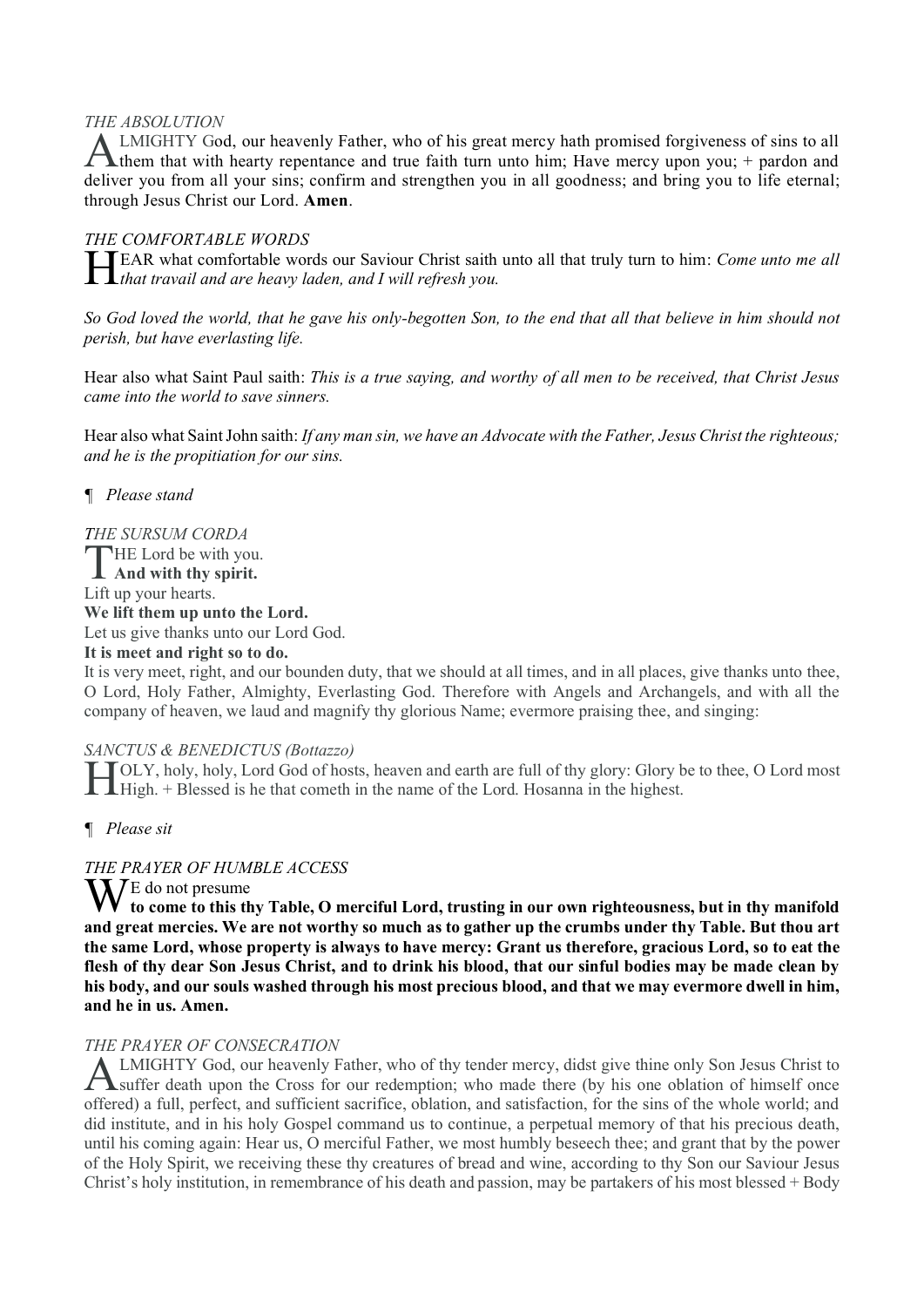and Blood: Who, in the same night that he was betrayed, took Bread; and when he had given thanks, he brake it, and gave it to his disciples, saying: *Take, eat, this is my Body, which is given for you; Do this in remembrance of me.* Likewise, after supper, he took the Cup; and, when he had given thanks, he gave it to them, saying: *Drink ye all of this; for this is my Blood of the New Testament, which is shed for you, and for many, for the remission of sins; Do this, as oft as ye shall drink it, in remembrance of me.* **Amen.**

# *THE AGNUS DEI (Bottazzo))*

LAMB of God, that takest away the sins of the world, have mercy upon us. O Lamb of God, that takest O away the sins of the world, have mercy upon us. O Lamb of God that takest away the sins of the world, grant us thy peace.

# *THE INVITATION TO COMMUNION*

HE Body of our Lord Jesus Christ, which was given for thee, preserve thy body and soul unto everlasting THE Body of our Lord Jesus Christ, which was given for thee, preserve thy body and soul unto everlasting life: Take and eat this in remembrance that Christ died for thee, and feed on him in thy heart by faith with thanksgiving.

**Amen.**

#### **Communion Anthem JS Bach** *O little one sweet*

1. O little one sweet, O little one mild, Thy Father's purpose thou hast fulfilled; Thou camest from heaven to mortal ken, Equal to be with us poor men, O little one sweet, O little one mild.

2. O little one sweet, O little one mild, With joy thou hast the whole world filled; Thou camest here from heaven's domain, To bring men comfort in their pain, O little one sweet, O little one mild.

3. O little one sweet, O little one mild, In thee Love's beauties are all distilled; Then light in us thy love's bright flame, That we may give thee back the same, O little one sweet, O little one mild.

4. O little one sweet, O little one mild, Help us to do as thou hast willed. Lo, all we have belongs to thee! Ah, keep us in our fealty! O little one sweet, O little one mild.

# *THE LORD'S PRAYER*

UR Father,

**which art in heaven, hallowed be thy name; thy kingdom come; thy will be done; in earth as it is in heaven. Give us this day our daily bread. And forgive us our trespasses, as we forgive them that trespass against us. And lead us not into temptation; but deliver us from evil. For thine is the kingdom, the power and the glory, for ever and ever. Amen.** O

# *THE PRAYER OF OBLATION*

LORD and heavenly Father, we thy humble servants entirely desire thy fatherly goodness mercifully to accept this our sacrifice of praise and thanksgiving; most humbly beseeching thee to grant, that by the merits and death of thy Son Jesus Christ, and through faith in his blood, we and all thy whole Church may obtain remission of our sins, and all other benefits of his passion. And here we offer and present unto thee, O Lord, ourselves, our souls and bodies, to be a reasonable, holy, and lively sacrifice unto thee; humbly beseeching thee, that all we, who are partakers of this Holy Communion, may be fulfilled with thy grace and heavenly benediction. And although we be unworthy, through our manifold sins, to offer unto thee any sacrifice, yet we beseech thee to accept this our bounden duty and service; not weighing our merits, but pardoning our offences, through Jesus Christ our Lord; by whom, and with whom, in the unity of the Holy Ghost, all honour and glory be unto thee, O Father Almighty, world without end. **Amen**. O